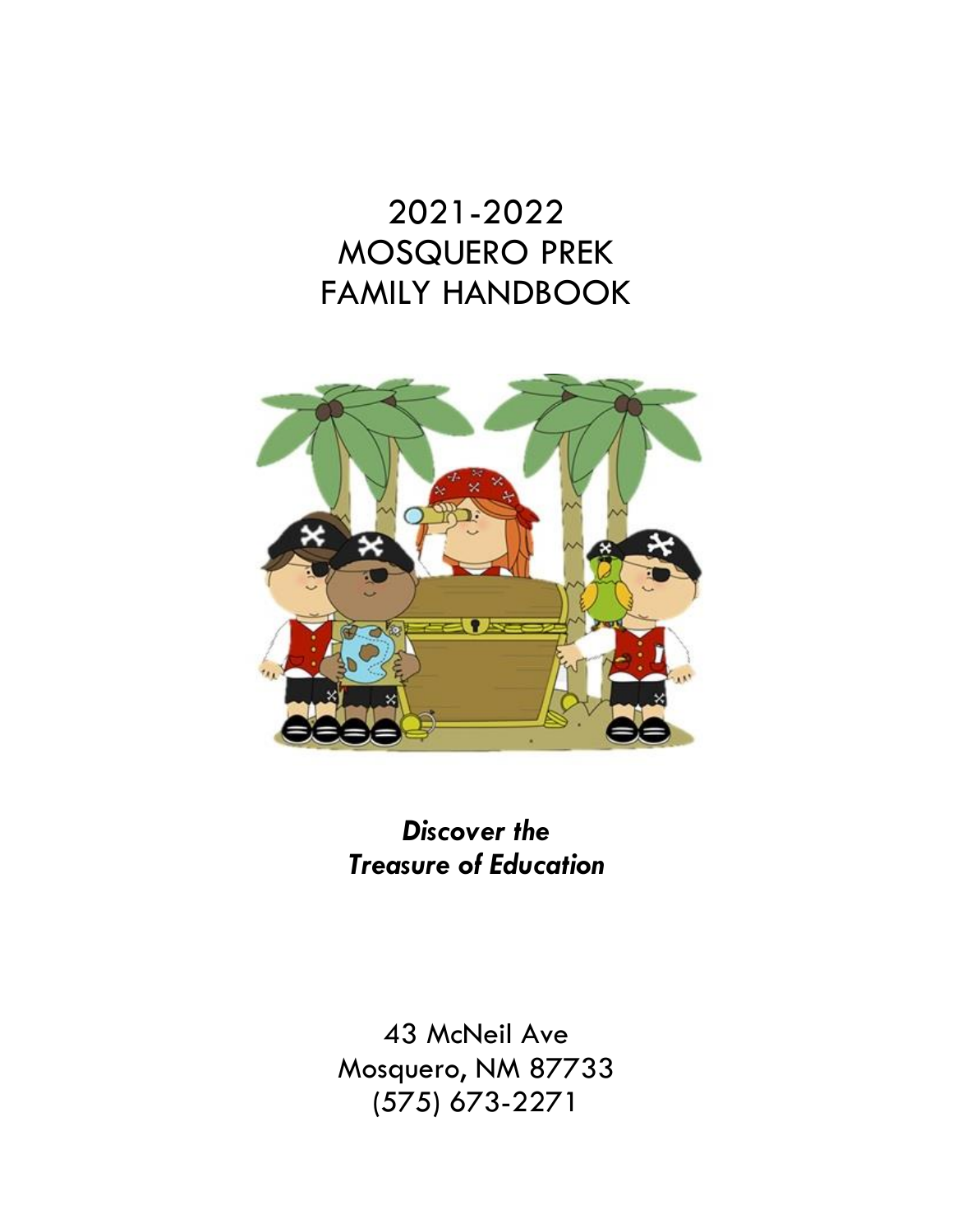## **New Mexico Public School Preschool Programs**

- Increase access to voluntary high-quality preschool programs
- Provide developmentally appropriate activities for New Mexico children
- Expand early childhood community capacity
- Support linguistically and culturally appropriate curriculum
- Focus on school readiness

Teachers carefully plan indoor and outdoor activities based on what children need to learn in seven areas:

- Listening, language, reading, and writing
- Scientific conceptual understanding
- Counting, shapes, sorting and measuring
- Coordination, hygiene, health, and well-being
- Art, music, and movement
- Independence, problem-solving, thinking and perseverance
- Appropriate behavior, social skills and being a part of a group

The Mosquero PreK program is designed for children ages 3 to 4 years old by August 31 and is an integrated school-based program that provides services for children with developmentally delays and children developing typically. Children with identified developmental delays may be enrolled in school as soon as they reach the age of three during the school year. We are part of the New Mexico PreK Initiative, a voluntary program funded by the State of New Mexico. For more information, please visit newmexicoprek.org

## **Mission Statement**

MMS PreK's mission is to equip children with foundational school-readiness skills by creating an exemplary early childhood education environment with an emphasis on social and emotional learning.

## **Vision Statement**

MMS PreK staff will use evidence-based curriculum and classroom management practices in a play-based environment to give preschool children a foundation for school readiness. We will build positive relationships with families and the local community. We will establish structure and routine while embracing flexibility and innovation. Staff and administration will continually engage in professional development opportunities to better meet each child's individual needs. Through these efforts and support from the MMS District, our program will attain 5 Star Certification from the NM PreK Initiative by 2022.

## **Recruitment**

Mosquero Schools will conduct an annual child find for the purpose of identifying students, which will be advertised in the community. Enrollment forms are accepted throughout the year; if our class is full according to the guidelines below, we will place your child on our waitlist.

## **Enrollment \*\*SEE COVID-19 ADDENDUM ATTACHED\*\***

#### **Requirements**

Students must be 3 or 4 years old before September  $1<sup>st</sup>$ , 2021 and toilet trained unless identified with a developmental delay.

Mosquero Schools requires that all students register with the district enrollment form, current immunization records and birth certificate. NM PreK requires a certificate of both current medical and dental examinations. These forms are available at the main office and will be included in the PreK enrollment packet. Under the McKinney-Vento and ESSA Acts, protection is provided to homeless or migratory students "who lack a fixed, regular, and adequate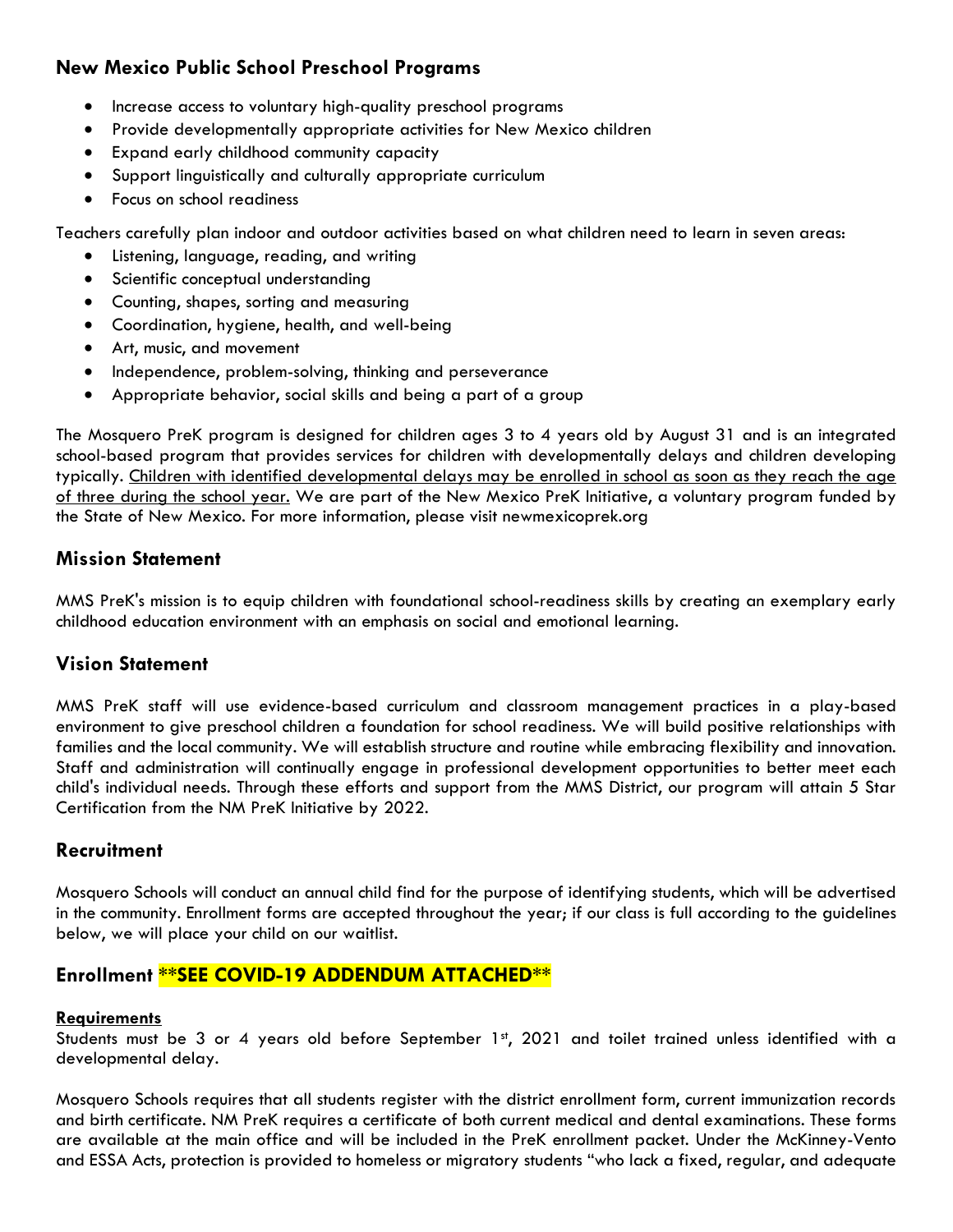nighttime residence." These children may be registered regardless of ability to provide said documentation and will have equal access to the preschool program, including transportation, as capacity allows.

#### **Priority**

It is the intent of Mosquero Municipal Schools to limit the class size to the largest number allowable, based on qualified personnel. This number may vary according to the needs of the students. If a Priority 1 (in-district DD) student enrolls after a class is full, another student at the lowest enrolled priority level may have to be disenrolled.

- 1. In-district students with identified developmental delays (DD)
- 2. 4-year olds of district employees/students
- 3. 3-year olds of district employees/students
- 4. In-district 4-year olds
- 5. In-district 3-year olds
- 6. Out-of-district students will be accepted on a case by case basis as class size allows

## **Withdrawal**

If families decide to disenroll their child, we request a two-week's written notice. Often, disenrollment is due to reasons such as relocation. However, we also recognize that not every situation is appropriate for every child. If for any reason this program is found unsatisfactory for any particular child, we will attempt to discuss this with the family to determine the cause. Sometimes, we can help the child make the adjustment. If this is not possible, the family and/or program may choose to terminate the arrangement on a time line that is in the child's best interest.

Reasons that may result in the termination on behalf of the program are as follows:

- 1. Lack of cooperation from family with the program's efforts to resolve differences and/or to meet the child's needs through parent/staff meetings or conferences.
- 2. Abusive behaviors and/or verbal threats by family members toward program staff, students, or families.
- 3. Child exhibits special needs or needs related to a serious illness that is not possible to meet at the program. In this case, the program staff will attempt to involve the family and possibly other resource persons (as appropriate), to decide together on the best course of action for this child.

## **Attendance \*\*SEE COVID-19 ADDENDUM ATTACHED\*\***

It is very important that your child is in school every day unless they are ill or other special circumstances exist. Compulsory attendance is not mandated for PreK students; however, the district will communicate with families regarding attendance.

Keep your child at home if he/she:

- Is feverish or has had a fever within the last 24 hours (yesterday)
- Coughs persistently (remind them to cover their mouths)
- Has vomited or had diarrhea within 24 hours of school (yesterday)
- Has pink eye or symptoms thereof
- Has a sore throat
- Has just developed a runny nose.
- Has been on antibiotics for strep or other contagious infections for less than 24 hours
- Is too "out of sorts" to participate in class
- Is not ready to fully participate in class activities, including outdoor play

#### We will send your child home:

- If child's oral temperature is 100.6 degrees Fahrenheit or greater or armpit temperature is 99.6 degrees Fahrenheit or greater and your child shows signs of illness
- If child vomits or has diarrhea
- If a staff member observes signs of contagious disease or severe illness in your child

If your child should become ill at school, we will make every effort to contact you or your emergency contacts to take them home. We are not equipped to keep ill children at school. Mosquero PreK cannot administer any medication without written permission from the parent or guardian.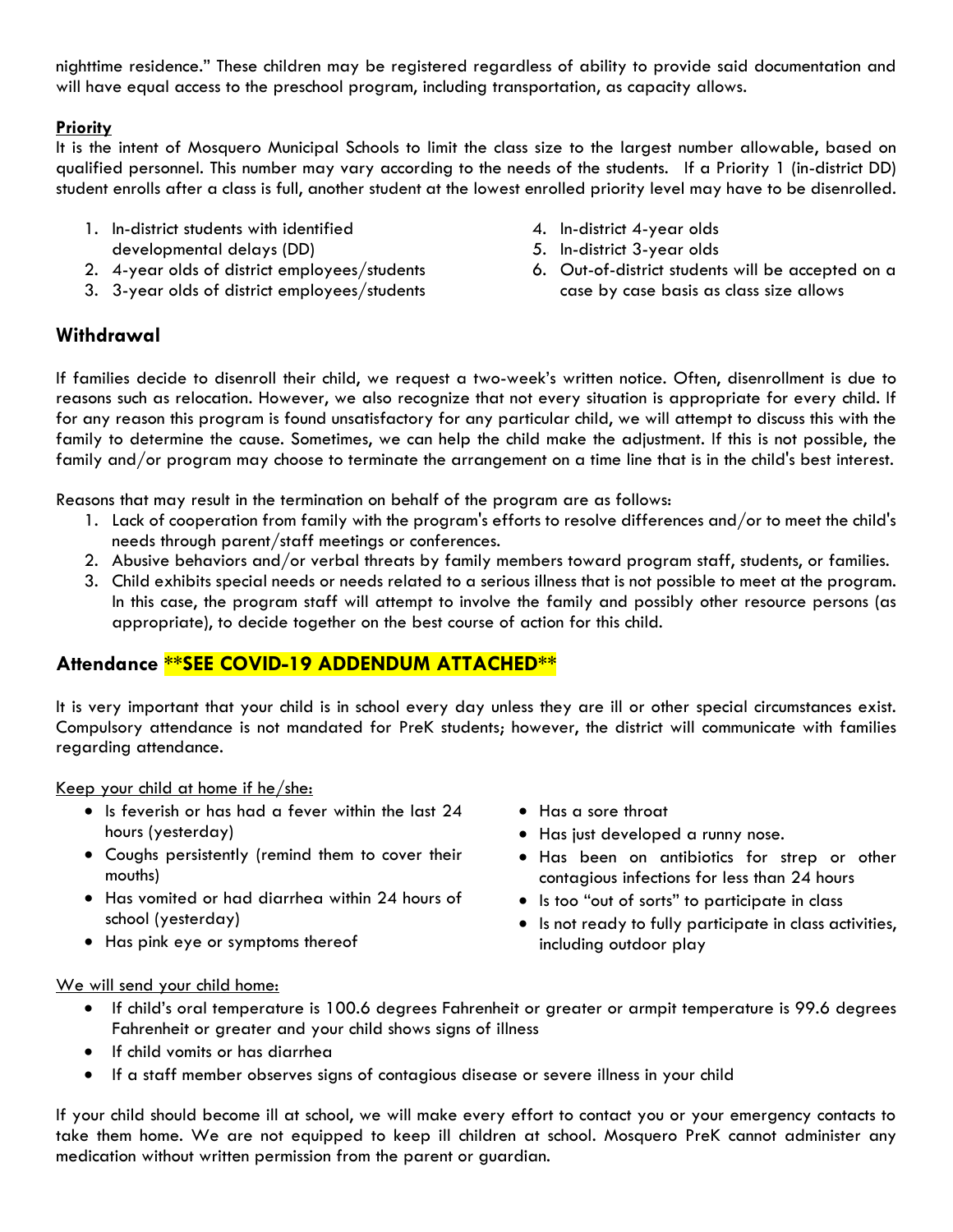## **School Calendar and Daily Schedules \*\*SEE COVID-19 ADDENDUM ATTACHED\*\***

The Mosquero PreK program is offered Mondays and Wednesdays. We begin the Wednesday after Labor Day and end at the same time as the K-12 program in May. Otherwise, unless you are notified differently, the preschool will follow the same calendar as the rest of the school. We will provide you with a school calendar at the beginning of the school year.

#### **Arrival**

Buses arrive at approximately 7:45 am. If you drop off your child, they should not arrive earlier than this time and be sure that a teacher or aide is aware of your child's arrival before you leave. Please call the school by 8:00 a.m. if your child will not be attending preschool that day or if your child will be unavoidably late.

#### **Departure**

Dismissal is at 4:00 p.m. If you need to pick your child up early, you must sign your child out in the main office. All children must be picked up by 4:05. When picking up your child at any time, be sure the teacher knows that he or she is leaving with you. If you are unable to pick up your child on time, and we are not aware of any alternative plans, we will attempt to contact you and/or the authorized persons in the child's file, followed by the authorities.

#### **Persons Authorized to Pick Up Child**

At the time of enrollment, parents must provide the names and telephone numbers of persons authorized to bring in and pick up the child. It is the parent or guardian's responsibility to notify the program of any changes in this authorization. If someone other than the authorized person (as indicated on the child's file) is to pick up your child, please notify the program in writing. We will release children to authorized persons only. All information on the emergency and authorization card and in your child's file must be kept current. It is your responsibility to inform the preschool of changes such as:

- New phone number and address of parent/guardians(s)
- Work place and phone number of parent/guardians(s)
- The name, address and phone number of the child's physician
- Persons authorized to pick up your child
- The phone number of emergency contacts

#### **Schedule**

We are very busy and keep moving all day long. The needs and interests of children will vary, but most days we will follow this general outline.

8:00 Welcome to Class & Circle Time 8:15 Fine Motor Table Work 8:30 Developmental Centers 9:30 Recess 10:00 Story time 10:30 Small Group 11:00 Lunch 11:30 Recess

12:00 Bathroom Break & Rest Set Up 12:15 Rest Time Begins 12:45 STEAM Activities Offered 1:30 Unit Theme Activities 2:30 Snack 2:45 Developmental Centers 3:30 Social Skills 4:00 Dismiss

#### **Curriculum & Practices**

We implement the *Connect4Learning* evidence-based curriculum model by Kaplan as our general curriculum. Literacy instruction is informed by the LETRS (Language Essentials for Teachers of Reading and Spelling) for Early Childhood professional development course and materials. Phonemic awareness instruction is also supported through the Heggerty Phonemic Awareness Pre-Kindergarten curriculum. Socio-emotional instruction is supplemented through the Pyramid Model Consortium framework, as well as the **Zones of Regulation** behavioral approach.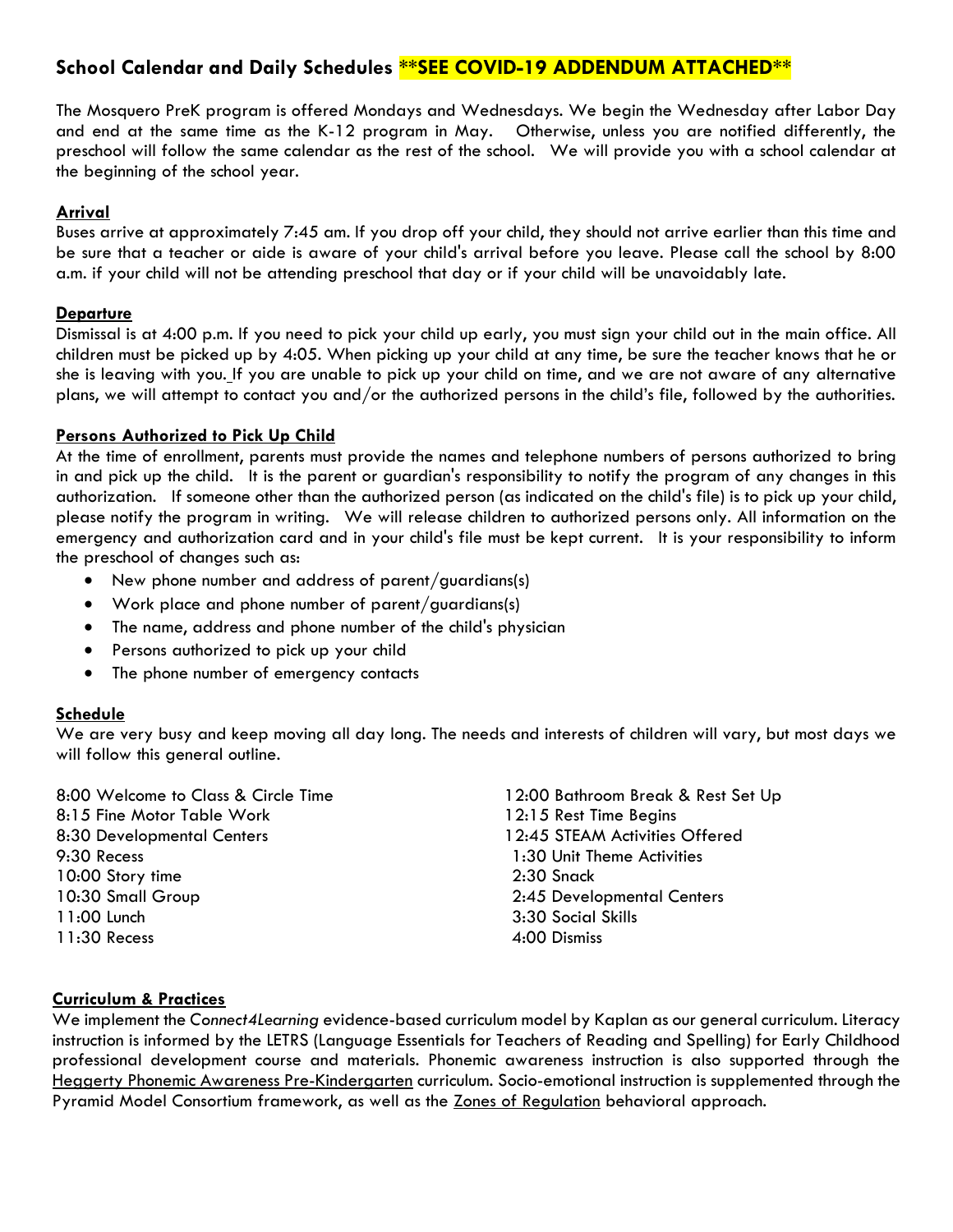#### **Meals and Snacks**

Breakfast will be provided by the school cafeteria at no cost and is available from 7:45 to 8:00 am. Lunch from the cafeteria will be \$2.00 for preschool students and student accounts can be prepaid or settled monthly. Free and reduced lunches are available to those who qualify. Refrigeration is available for lunches brought from home if needed. Afternoon snack will be provided through the School Lunch Program and meets USDA requirements. \*\*All student lunches are provided at no cost under a federal program for the 21-22 School Year\*\*

If a child has any food allergies, you must notify the program in writing, including the symptoms resulting from the allergy and the remedies and precautions the school should take. If a child needs a special diet, the program must receive a statement from the child's physician describing the type of diet needed. The program will then make the necessary arrangements to accommodate this need.

#### **Outdoor Play**

We will play outdoors daily, weather permitting. Our playground, used only by the preschool class, is covered and features a safe, accessible rubber surface. If your child is well enough to be in the program, he or she will be considered well enough to participate in recess. You can help your child enjoy this outdoor time by ensuring that they are dressed for the existing weather conditions. In the summer, this includes sunscreen and hats; in winter, they may need boots, warm coats, mittens, and hats. Please be mindful that the weather may change throughout the day and send the things your child may need at the hottest or coldest part of the day. Items may be left at school for use as needed.

Children will not be taken outdoors in inclement weather, based on the judgment of program staff. In this event, children will still have periods of gross motor movement and play in the school gym. However, they will still be outdoors before and after school and need to dress appropriately, especially in the event of an evacuation drill.

#### **Field Trips / Walks**

Field trips and nature walks are considered an important part of the educational program and may be taken periodically to nearby locations. The program will provide the same responsible adult supervision for these excursions as is provided for the children while present at the preschool. Your permission for your child to participate in such excursions is part of this agreement*.* 

#### **Show and Tell**

Students are offered the opportunity to participate in show and tell at regular intervals. Families will be informed when show and tell will occur. Social skills, vocabulary, counting, attribute identification, and many other skills can be developed through show and tell time. Students may participate with classroom items if they do not wish to bring something from home. All show and tell items must fit in the student's backpack. Mosquero PreK does not assume responsibility for items brought to class.

## **Family Engagement \*\*SEE COVID-19 ADDENDUM ATTACHED\*\***

#### *\*\*All visitors to the preschool classroom must check in at the main office\*\**

Visitors are welcome to join our classroom and volunteer opportunities will be available. If it is necessary to talk with the teacher at length, please schedule a time outside of the instructional day. Home visits will take place in August before school begins, as arranged on a per family basis. Parent-teacher conferences will be held in October and April. Your child will be provided with a binder and spiral notebook to assist parent-teacher communication via handouts and personal notes, as well as send home examples of student work. We also have a bulletin board in the classroom where information such as the lunch menu and class newsletter will be posted.

Holiday parties (October, November, December, February, March/April) and special events in conjunction with learning activities will be scheduled throughout the year. Information regarding these family engagement events will be provided as they are scheduled. Typical events include a dinner before the Missoula Children's Theater performance in September, the Fun For All Holiday Program in December, and Field Day in May. If you wish to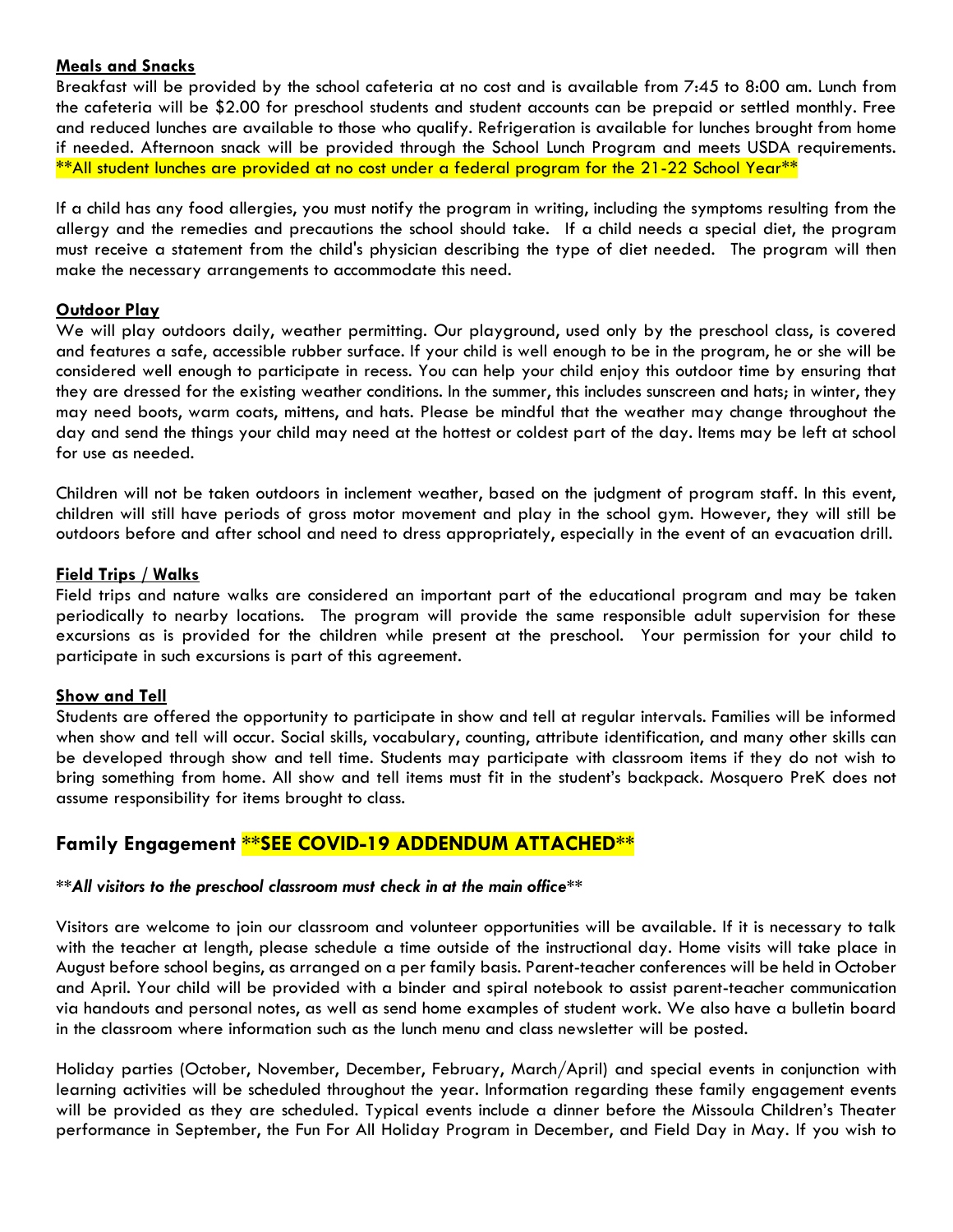bring a treat for your child's birthday, we invite you to come to the classroom at 3:00 pm on the selected day. If you would like to eat lunch in the cafeteria with your child, please call the office in the morning to get added to the lunch count. We eat lunch at 11:00 and the cost for an adult lunch is \$5.00.

Staff may share articles and information about topics which might be helpful to families, such as holiday travel tips or learning to share. If there are particular subjects you wish to learn more about, check with the staff to determine what information might be available. Please contact the school if there are special services you might feel your family needs and we will help to connect you to them. If there is sufficient interest, we may host family education workshops.

## **Supplies \*\*SEE COVID-19 ADDENDUM ATTACHED\*\***

All classroom materials will be provided. In the event that providing these items creates a hardship for your family, please contact the program staff for assistance.

- Backpack, large enough for a 3-ring notebook, bedding *and* change of clothes
- Small blanket and pillowcase (pillow and sheet are provided)
- Water bottle
- One complete change of clothes, including socks and 2 pairs of underwear
- One pair of gym shoes to be used for indoor recess (do not need to be new, just clean)  *Please label all items with your student's name.*

Your child's health is important to us. Water bottles, blankets and pillowcases will be sent home with your child to be washed monthly or as-needed, such as after an illness or accident. Please send them back with your child promptly. Soiled clothing will be sent home the same day as the incident; please replace as soon as possible.

## **Special Education Procedures Plan**

#### **Screening and Referral**

There are various screenings/tests that are performed on all PreK students including vision & hearing, conducted by the school nurse, and the Ages and Stages Questionnaire 3<sup>rd</sup> edition (ASQ-3) and Ages and Stages Questionnaire - Social Emotional, 2<sup>nd</sup> edition (ASQ-SE2), completed by family members. We also use the Early Childhood Observation Tool (ECOT) as required by NM PreK to assess student progress. All results are considered by staff when planning lessons and play opportunities for all children.

Children often participate in our Child Find Screenings planned throughout the school year. District and local service providers work collaboratively to identify individual needs and refer for additional testing as appropriate. Preschool students experiencing difficulties in the classroom as identified by the teacher or family can be referred to the Student Assistance Team (SAT) or the Special Education Department by the teacher.

Families are encouraged to attend all meetings pertaining to your child's education and to participate by providing school personnel with any information that will assist in creating an effective educational plan for your child. School representatives will provide results from testing and guidance through the Individualized Education Plan (IEP) process to ensure clear understanding. Once an IEP is in place for a child, teachers immediately implement the modifications and accommodations stated in the IEP to support the learning needs of the child. The Mosquero PreK Program is designed to be all inclusive, providing opportunities for peers to be role models in the program.

#### **Students who enter with an IEP or have received services from an Infant Toddler Program**

Any child entering the Mosquero School District with a current Individualized Educational Plan will be directed to the Special Education Department to begin the transfer IEP process. All services will be in place as the current IEP states until the transfer process is complete.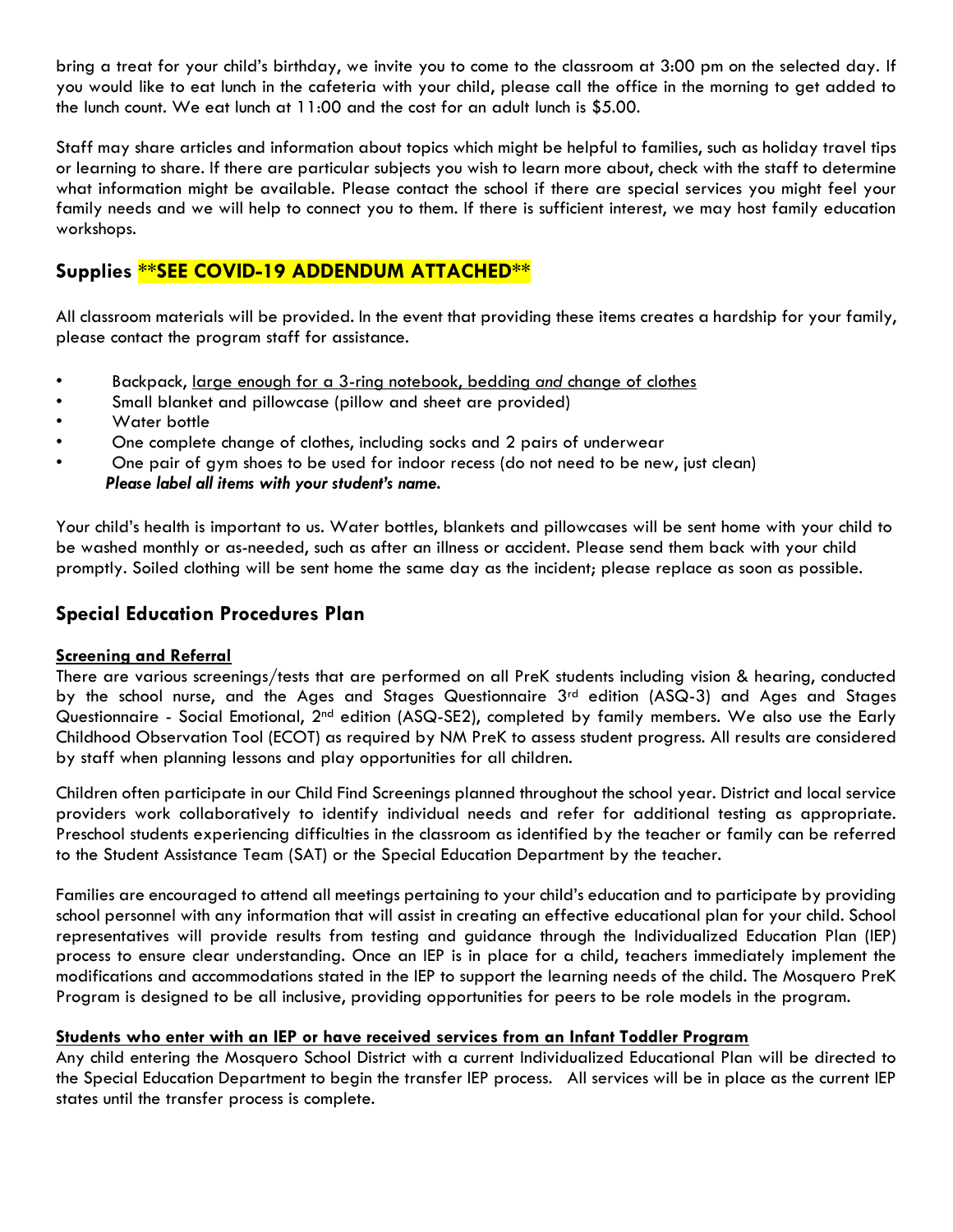#### **Data Privacy**

Records concerning your child (enrollment forms, health records, observation records, and written parent-teacher conference reports) are confidential information. It will only be accessible to you, our school director, your child's teacher, or persons designated by the state licensing department to review our records for licensing purposes.

## **Behavior**

Our classroom will be a place for fun and safe learning. Many behavior issues can be averted through the careful development of positive relationships with students and inclusive, supportive environments. Children needing more assistance will be provided with targeted socio-emotional guidance and/or intensive intervention. All of these measures are supported by our staff who are committed to implementing evidence-based practices such as those found in the Pyramid Model, with which we have been extensively trained.

One such example of positive behavior management is our classroom "Zen Zone." Sometimes, students may need a quiet break in a place where they will have access to books, fidget toys, and tools for the emotional selfregulation strategies that we will all learn. More information will be provided on the program we will use (The Zones of Regulation) so that you can try it at home as well. Children may be invited to spend a few minutes in the Zen Zone as appropriate, or self-elect to take a break as they learn to recognize and handle their feelings. Many times, this short "reset" will be enough to help them be ready to return and learn.

Recurring and/or escalating behavior issues will be addressed per the MMS Student Handbook on a case-by-case basis with input from school administration and parents/guardians.

## **Transition Plan**

Transitioning from preschool to kindergarten can be a scary time for children and families. However, Mosquero PreK students are frequently involved in school-wide activities with students of all ages and see the kindergarten teacher often as we are a very small campus. At the end of the year, your child will be able to visit the Kindergarten class for a special day of fun and bring home information about how to prepare for the next year. We will also have a PreK graduation at the school awards assembly in May.

## **Transportation \*\*SEE COVID-19 ADDENDUM ATTACHED\*\***

Due to our rural location, all transportation for the Mosquero PreK Program is arranged through the school district. Please contact the transportation director through the school office immediately to make bus arrangements.

## **Abuse and Neglect Policy**

All staff must report any suspected physical abuse, sexual abuse, or neglect to the proper authorities as mandated in the New Mexico Children's Code (New Mexico State Statute 30-6-1)

## **Feedback/Suggestions/Grievances**

Our staff welcomes comments and suggestions to improve the quality of care for your child. When areas of concern arise, parents should report the problem to the classroom teacher, who will hear your suggestion and/or grievance and attempt to work through the problem. Parents are urged to be direct and candid with the teacher when they have concerns. If you feel you have been unable to resolve your concerns with the teacher or you are unable to deal with this person directly, you should contact the superintendent.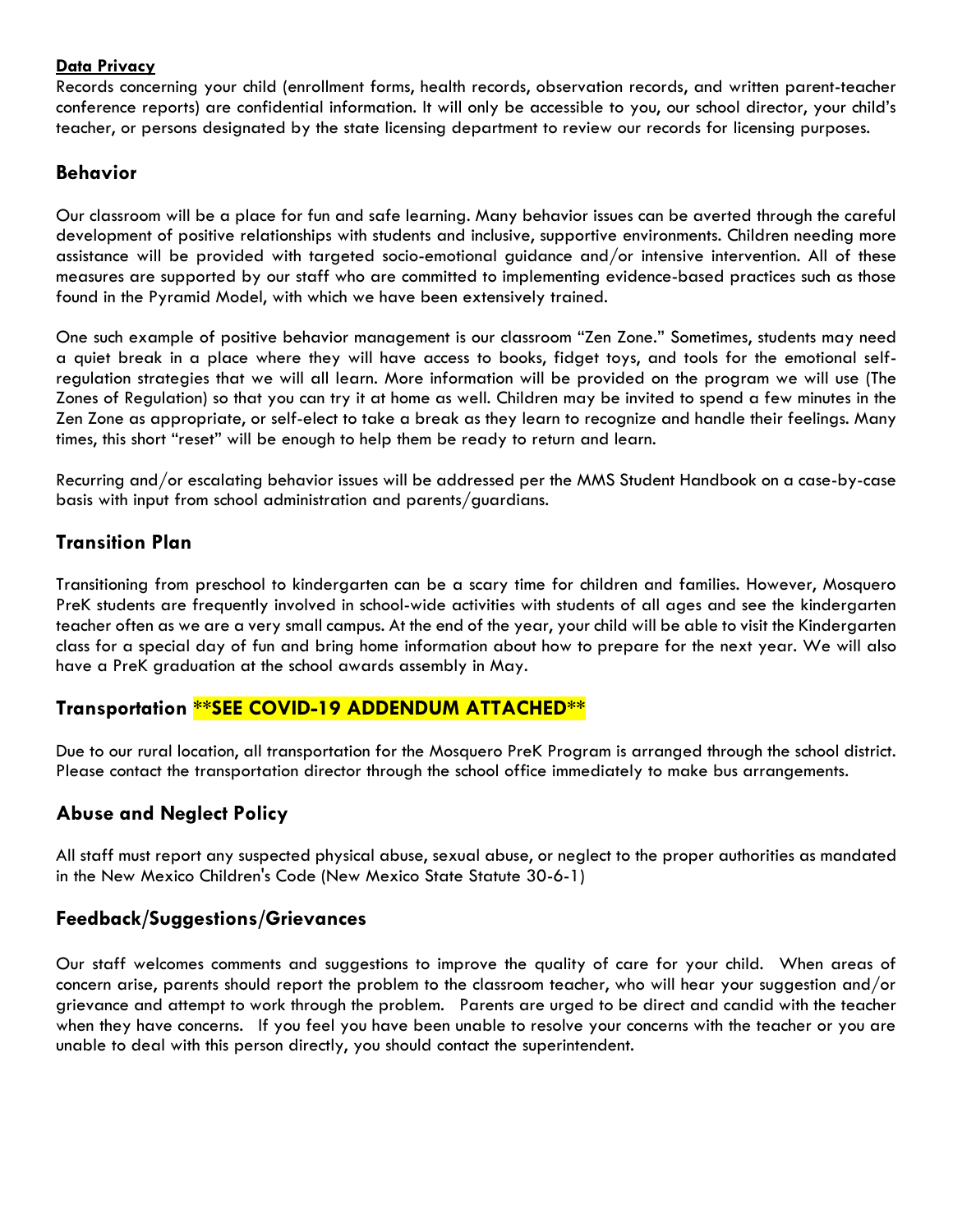# **Mosquero PreK**

## **Parent/Guardian Policy Agreement**

I understand that the information in the Family Handbook is critical. I have received a copy of the current handbook, and I have read it (or will do so) prior to the beginning of the school year.

It is my responsibility to see that the school has up-to-date information on my child at all times. Should my or my child's contact information change, including that of emergency contacts, I will inform the school immediately.

I understand that my child cannot be admitted to class without an up-to-date immunization record on file. It is my responsibility to keep that record current.

I will attend all family meetings as scheduled by the program staff, or arrange for alternative meeting times to discuss my child's progress and needs.

I understand that I must not bring my child to school before 7:45 a.m. or leave him or her at the preschool after 4:05 p.m.

I understand and agree that photographs or video recordings, which may include my child, may be made at Mosquero PreK and that these photographs or video recordings may be used for educational or promotional purposes or otherwise displayed or reproduced in the course of business at Mosquero PreK.

I understand that important school news may be placed in my child's Communication Notebook throughout the school year. I agree to be responsible for securing this information in order to keep updated on important school events and activities.

 $\overline{\phantom{a}}$  , and the contract of the contract of the contract of the contract of the contract of the contract of the contract of the contract of the contract of the contract of the contract of the contract of the contrac

Parent/Guardian Signature Date